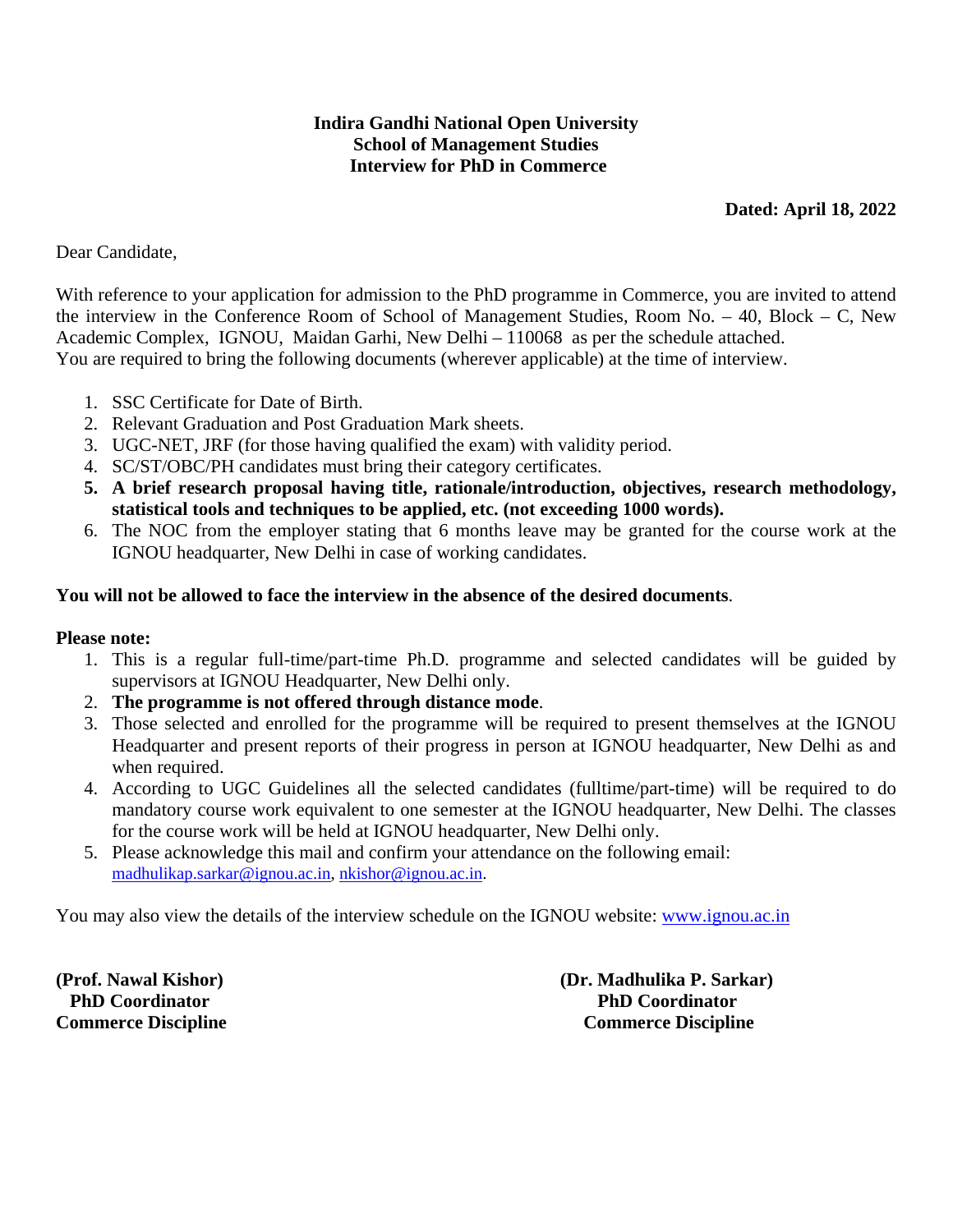#### **Schedule for Interview for PhD in Commerce (General category) Date: May 5 , 2022 Morning Shift reporting time: 10.00 AM**

| Sl.              | <b>APPLNO.</b> | <b>FULLNAME</b>        | <b>GENDER</b> | <b>Email ID</b>             | <b>Mobile</b> |
|------------------|----------------|------------------------|---------------|-----------------------------|---------------|
| No.              |                |                        |               |                             | <b>Number</b> |
|                  | 21910016407    | <b>DAMAN KALRA</b>     | Female        | kalradaman2211@gmail.com    | 7985439963    |
| 2.               | 21910019197    | <b>PRASHANSA</b>       | Female        | prashansanathwani@gmail.com | 9149066053    |
|                  |                | <b>NATHWANI</b>        |               |                             |               |
| 3.               | 21910009488    | <b>YOUNUS</b>          | Male          | cadilshad1411@gmail.com     | 9716926267    |
| $\overline{4}$ . | 21910002525    | ASHA KUMARI RAI        | Female        | asharai760@gmail.com        | 8414816139    |
| 5.               | 21910025359    | <b>TARUN</b>           | Male          | mehta3994@gmail.com         | 8901241969    |
| 6.               | 21910027248    | <b>ASHITA ADHIKARI</b> | Female        | ashita.adhikari29@gmail.com | 9044540669    |
| 7.               | 21910002888    | <b>SNEHA</b>           | Female        | sneha.sailbsl@gmail.com     | 8986874579    |
| 8.               | 21910010962    | <b>TANU GARG</b>       | Female        | cutetanu31@gmail.com        | 8299365170    |
| 9.               | 21910016738    | <b>NAZIA HASAN</b>     | Female        | naziahasan.dse@gmail.com    | 8860404165    |
| 10.              | 21910004723    | <b>RACHNA</b>          | Female        | rachnachouhan40@gmail.com   | 9813190277    |

#### **Schedule for Interview for PhD in Commerce (General category) Date: May 5 , 2022 Afternoon Shift reporting time: 2.00 PM**

| SI. | <b>APPLNO</b> | <b>FULLNAME</b>         | <b>GENDER</b> | <b>Email ID</b>                | <b>Mobile</b> |
|-----|---------------|-------------------------|---------------|--------------------------------|---------------|
| No. |               |                         |               |                                | <b>Number</b> |
| 1.  | 21910003352   | <b>ANJU TIWARI</b>      | Female        | Tiwari30anju@gmail.com         | 8684801850    |
| 2.  | 21910008620   | <b>MAYANK GUPTA</b>     | Male          | 8439160441mg@gmail.com         | 8439160441    |
| 3.  | 21910028417   | <b>RAHUL NEGI</b>       | Male          | rahulnegi844@gmail.com         | 7533055034    |
| 4.  | 21910021971   | <b>SHREE LAKSHMI KS</b> | Female        | sreelakshmivnklm@gmail.com     | 8076683923    |
| 5.  | 21910002896   | <b>MANISHA SHARMA</b>   | Female        | manisha.sharma086814@gmail.com | 9728571976    |
| 6.  | 21910008828   | <b>PRITI</b>            | Female        | sharmapriti97111@gmail.com     | 8447990343    |
| 7.  | 21910000805   | <b>ABHINAV SHARMA</b>   | Male          | abhinavkrishnatra@gmail.com    | 8130111380    |
| 8.  | 21910014101   | <b>RAVINDER KUMAR</b>   | Male          | ravinderbhatia76@gmail.com     | 9936344675    |
|     |               | <b>BHATIA</b>           |               |                                |               |
| 9.  | 21910012162   | <b>HIMANI</b>           | Female        | himani9712@gmail.com           | 9711533535    |
|     |               | <b>CHOUDHERY</b>        |               |                                |               |
| 10. | 21910016014   | <b>ANAMIKA GARG</b>     | Female        | anamikagarg053@gmail.com       | 8278235358    |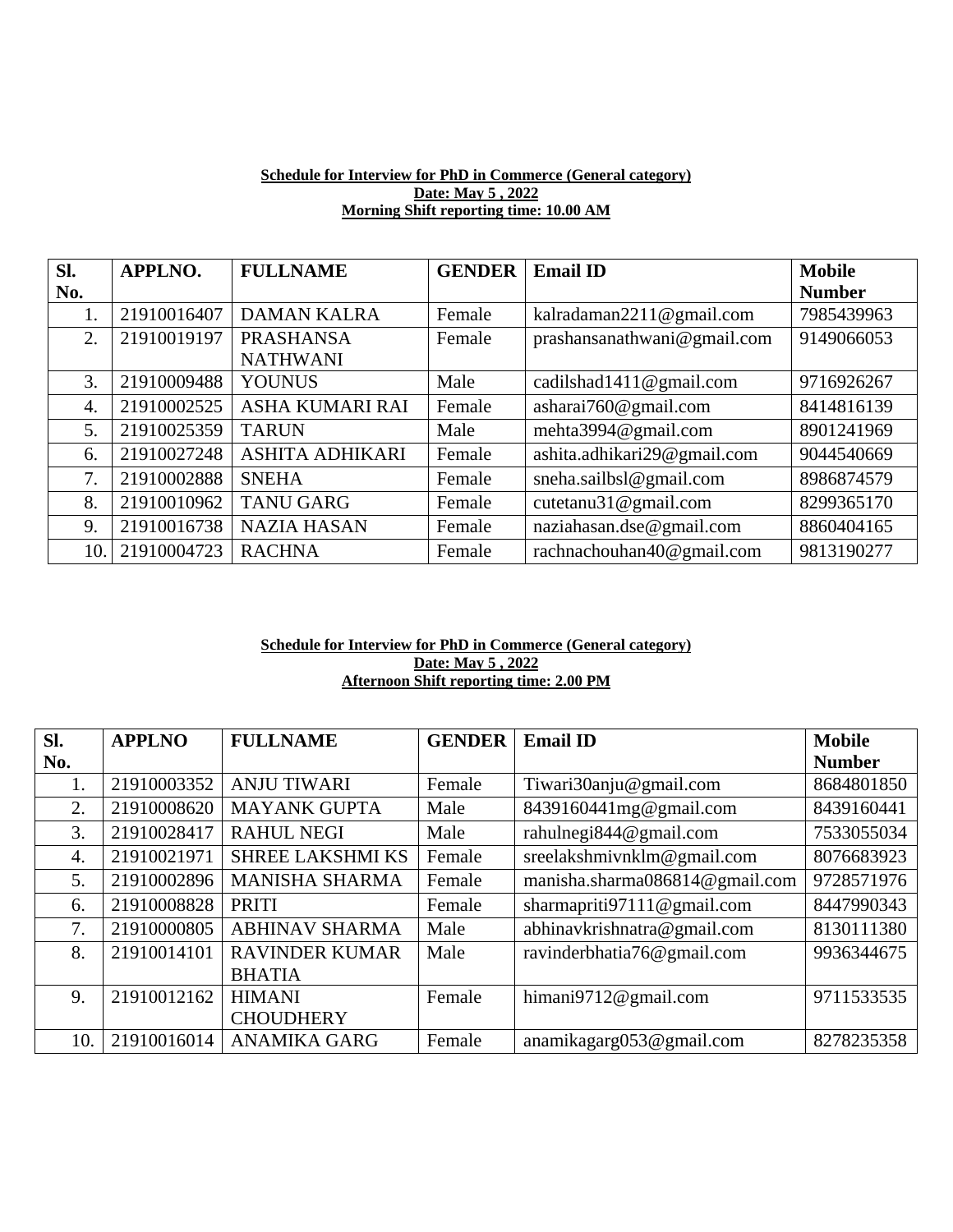### **Schedule for Interview for PhD in Commerce (General category) Date: May 6 , 2022 Morning Shift reporting time: 10.00 AM**

| SI. | <b>APPLNO</b>  | <b>FULLNAME</b>      | <b>GENDER</b> | <b>Email ID</b>              | <b>Mobile</b> |
|-----|----------------|----------------------|---------------|------------------------------|---------------|
| No. |                |                      |               |                              | <b>Number</b> |
|     | 1. 21910003009 | <b>GURPREET KAUR</b> | Female        | kaurgurpreet031096@gmail.com | 9278258005    |
|     | 2. 21910007847 | KANISHK KOUSHIK      | Male          | kanishkkoushik@gmail.com     | 9123244394    |
|     | 3. 21910017929 | <b>INDU</b>          | Female        | parveshlohan8@gmail.com      | 7988818746    |
|     | 4. 21910007934 | DEEKSHA SETHI        | Female        | deekshasethi16@gmail.com     | 9582287491    |
|     | 5. 21910016673 | <b>DHIRENDER</b>     | Male          | dhirenderm8@gmail.com        | 8750700276    |
|     |                | <b>MANDAL</b>        |               |                              |               |

### **Schedule for Interview for PhD in Commerce (SC category) Date: May 6, 2022 Morning Shift reporting time: 10.00 AM**

| Sl. | <b>APPLNO</b>        | <b>FULLNAME</b>          | <b>GENDER</b> | <b>Email ID</b>           | <b>Mobile</b> |
|-----|----------------------|--------------------------|---------------|---------------------------|---------------|
| No. |                      |                          |               |                           | <b>Number</b> |
|     | 21910009586          | <b>SAKSHI</b>            | Female        | sakshiprakash73@gmail.com | 9818650558    |
| 2.  | 21910002972   NEETU  |                          | Female        | halduniyaneetu@gmail.com  | 9540840430    |
| 3.  |                      | 21910002208   RAVI KUMAR | Male          | gohaanraj123@gmail.com    | 9899013132    |
| 4.  | 21910019016          | <b>MONIKA</b>            | Female        | monika.rajnagar@gmail.com | 8376807715    |
| 5.  | 21910008055   VARSHA |                          | Female        | 8178976263v@gmail.com     | 8178976263    |